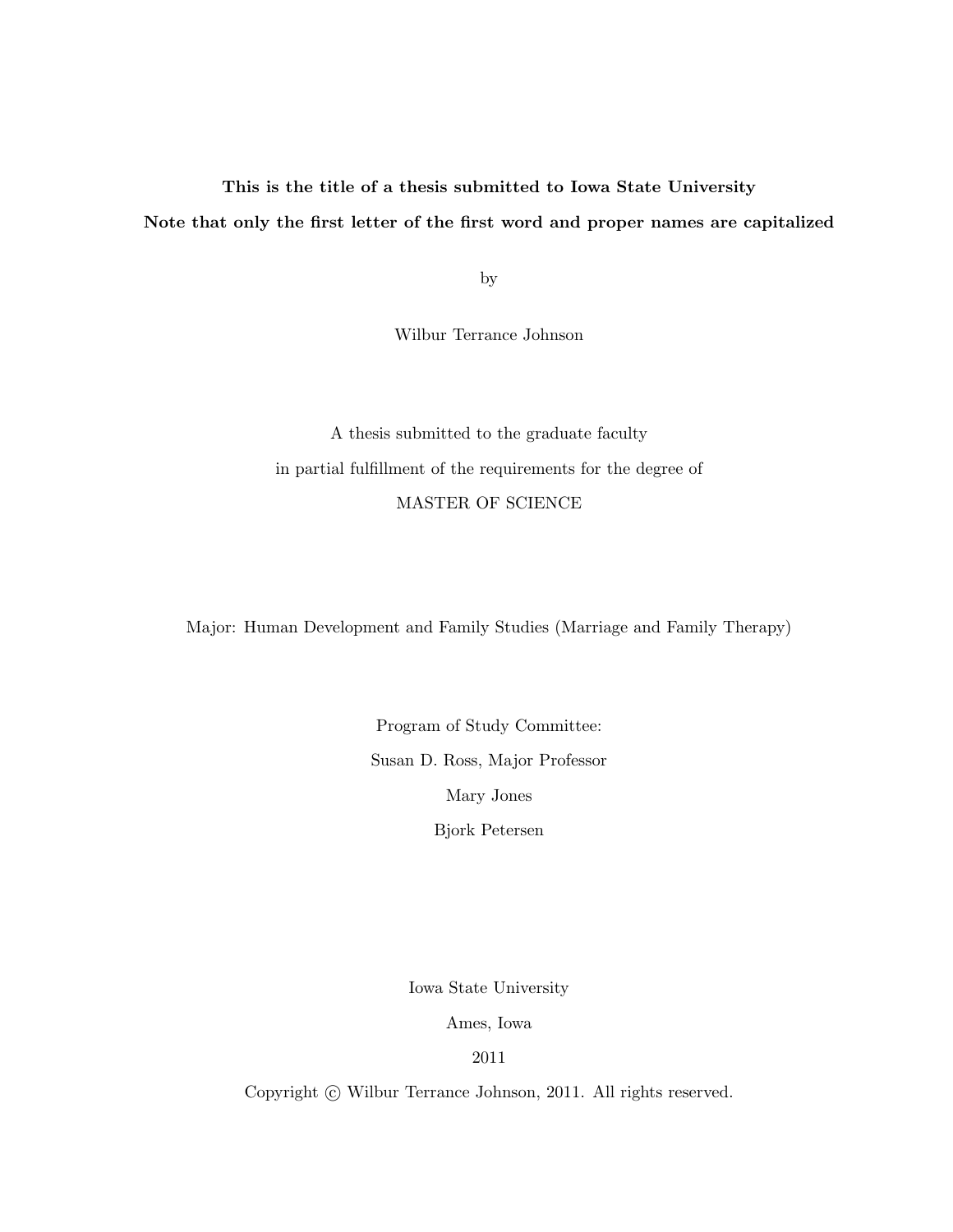## DEDICATION

I would like to dedicate this thesis to my wife Glenda and to my daughter Alice without whose support I would not have been able to complete this work. I would also like to thank my friends and family for their loving guidance and financial assistance during the writing of this work.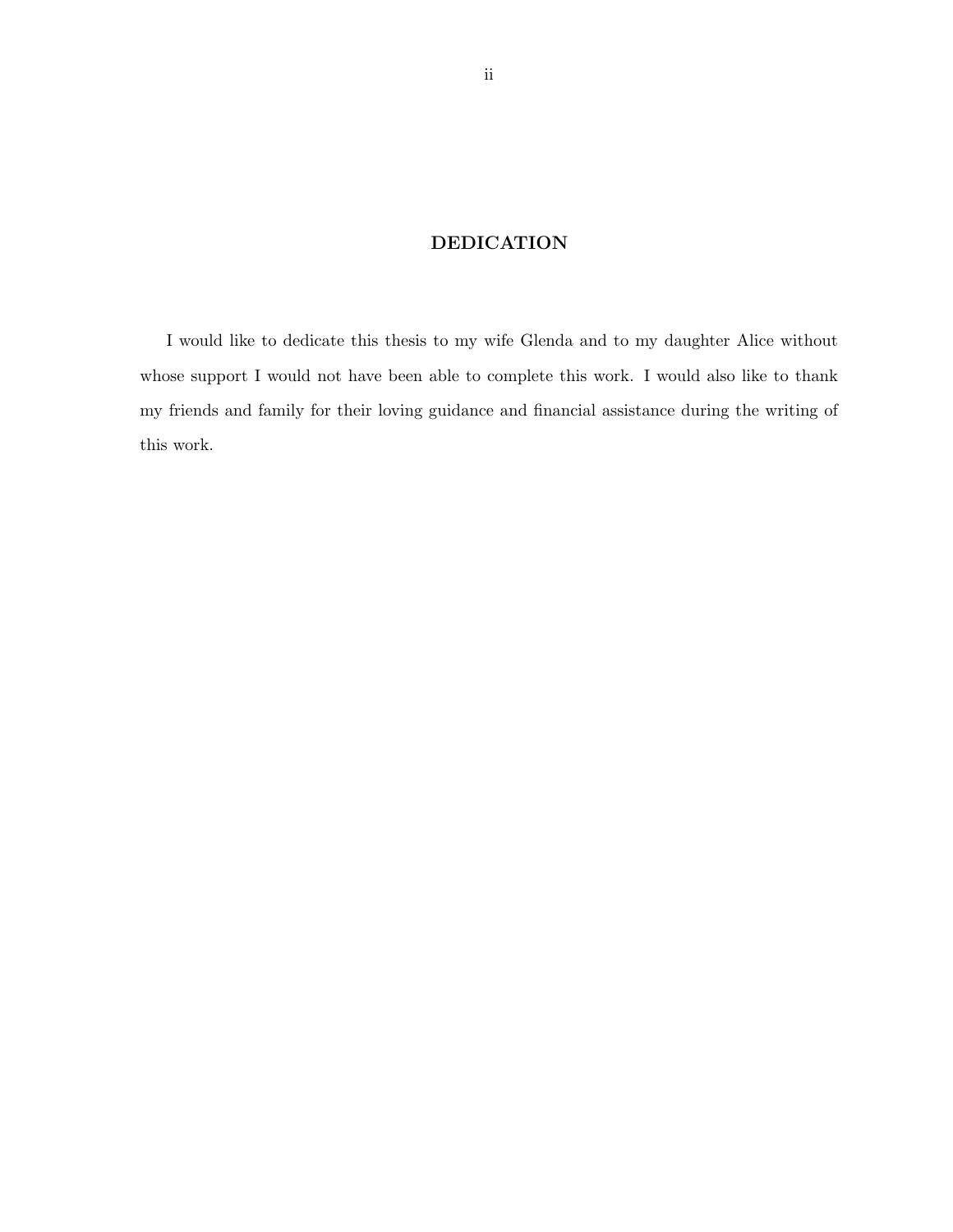# TABLE OF CONTENTS

|     |                                   | $\mathbf{v}$     |
|-----|-----------------------------------|------------------|
|     |                                   | vi               |
|     | ACKNOWLEDGEMENTS                  | vii              |
|     |                                   |                  |
|     |                                   | $\overline{1}$   |
| 1.1 |                                   | $\mathbf{1}$     |
|     | 1.1.1                             | $\mathbf{1}$     |
|     | 1.1.2                             | $\mathbf{1}$     |
| 1.2 |                                   | $\overline{2}$   |
|     | CHAPTER 2. REVIEW OF LITERATURE   | 3                |
| 2.1 |                                   | 3                |
|     | 2.1.1                             | 3                |
|     | 2.1.2                             | 3                |
| 2.2 |                                   | $\overline{4}$   |
|     | CHAPTER 3. METHODS AND PROCEDURES | $\overline{5}$   |
| 3.1 |                                   | $\overline{5}$   |
|     | 3.1.1                             | $\overline{5}$   |
|     | 3.1.2                             | $\overline{6}$   |
| 3.2 |                                   | $\boldsymbol{6}$ |
|     | CHAPTER 4. RESULTS                | 8                |
| 4.1 |                                   | 8                |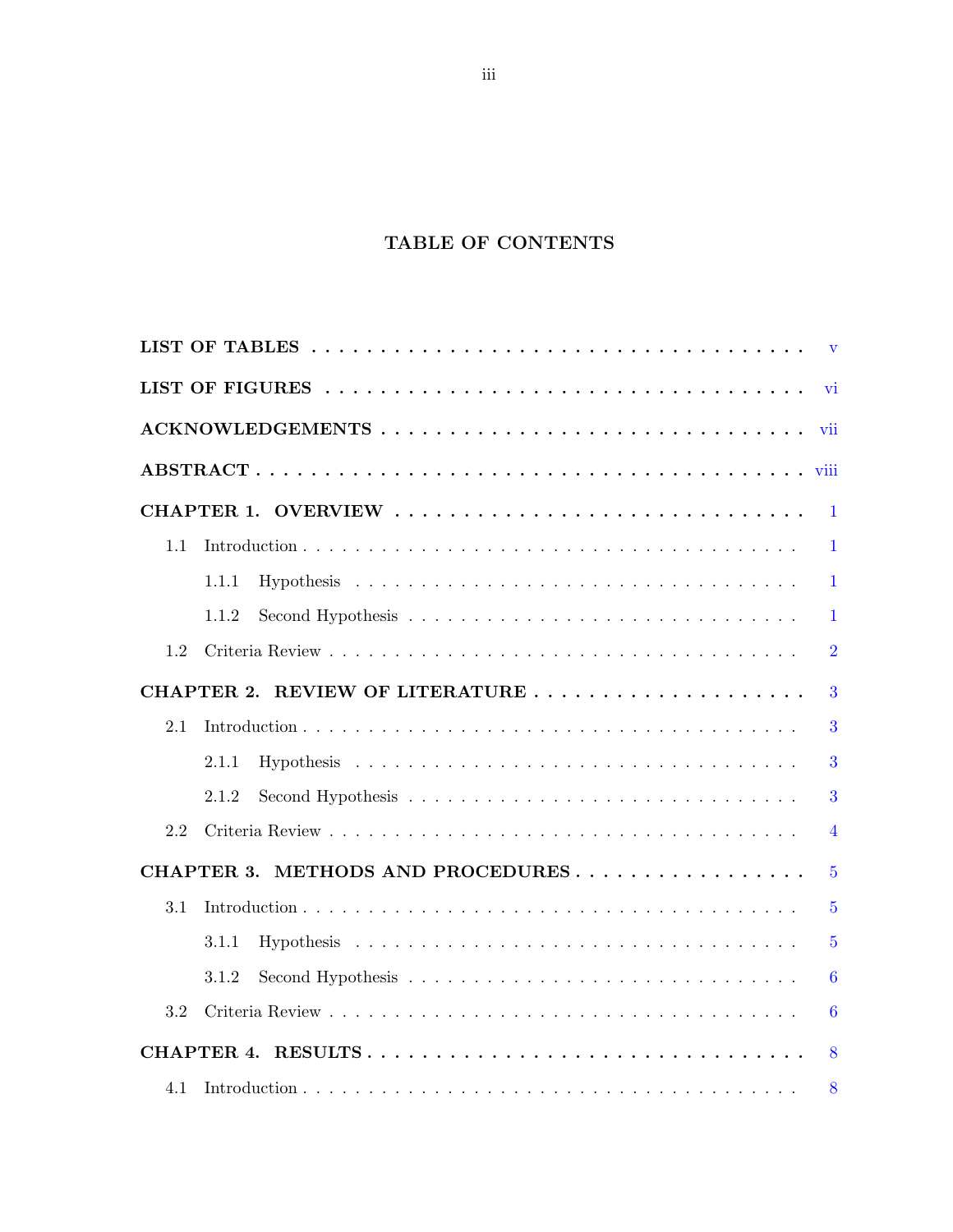|     | CHAPTER 5. SUMMARY AND DISCUSSION $\ldots \ldots \ldots \ldots \ldots \ldots$ |  |
|-----|-------------------------------------------------------------------------------|--|
| 5.1 |                                                                               |  |
|     |                                                                               |  |
|     |                                                                               |  |
|     |                                                                               |  |
|     | APPENDIX A. ADDITIONAL MATERIAL  14                                           |  |
|     | APPENDIX B. STATISTICAL RESULTS  15                                           |  |
|     |                                                                               |  |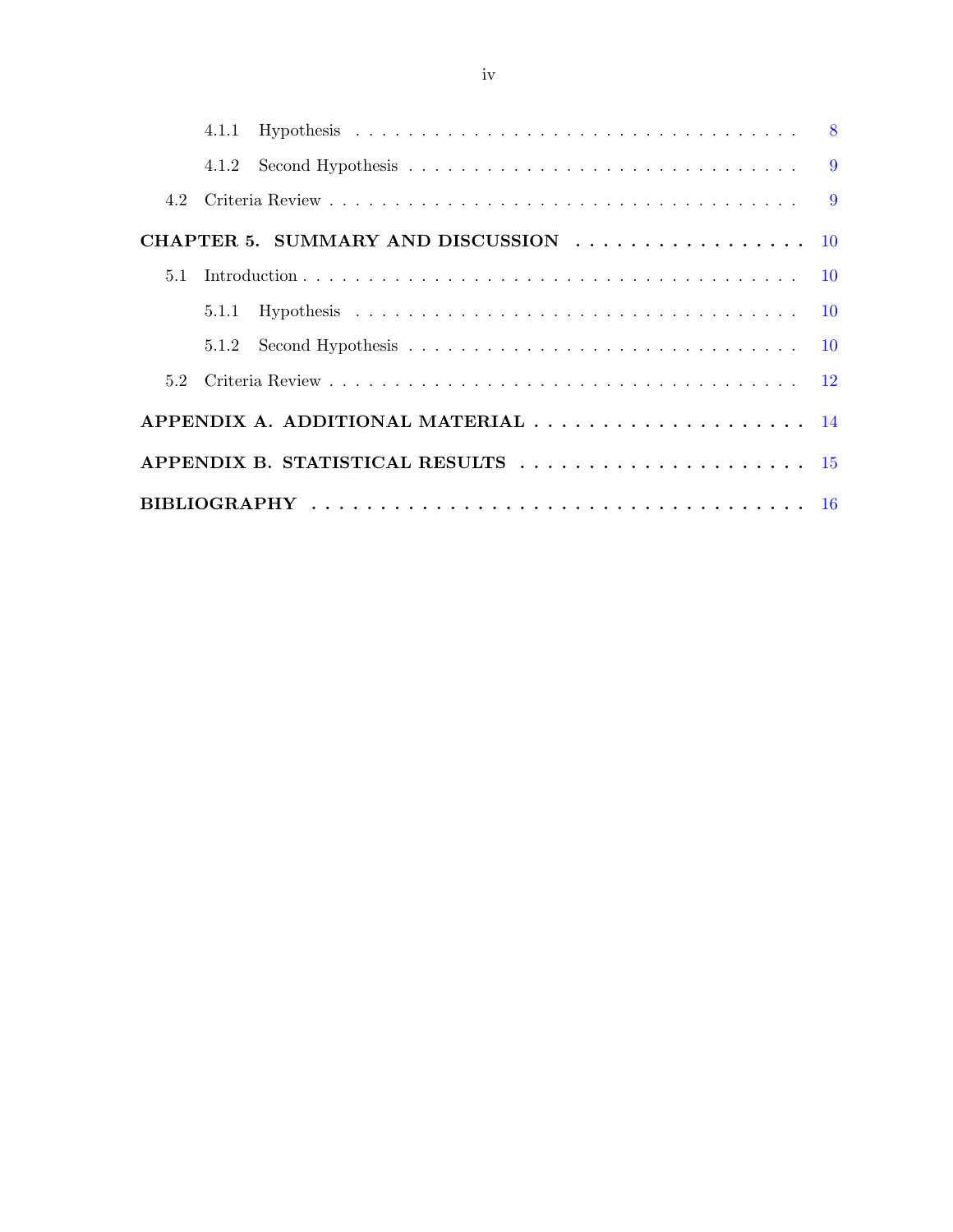# LIST OF TABLES

<span id="page-4-0"></span>

| Table 3.1 | This table shows a standard empty table $\ldots \ldots \ldots \ldots \ldots$ 5                                                                                                                                                        |          |
|-----------|---------------------------------------------------------------------------------------------------------------------------------------------------------------------------------------------------------------------------------------|----------|
| Table 3.2 | This table shows a standard empty table with a limited caption width.                                                                                                                                                                 | - 7      |
| Table 4.1 | Moon Data received a service of the Moon Data received a service of the Moon Data received and the Moon Data received a service of the Moon Data received and the Moon Data received and $\sim$ 100 $\mu$ m $\sim$ 100 $\mu$ m $\sim$ | $\sim 8$ |
| Table 5.1 | This table shows almost nothing but is a sideways table and takes up a                                                                                                                                                                |          |
|           |                                                                                                                                                                                                                                       |          |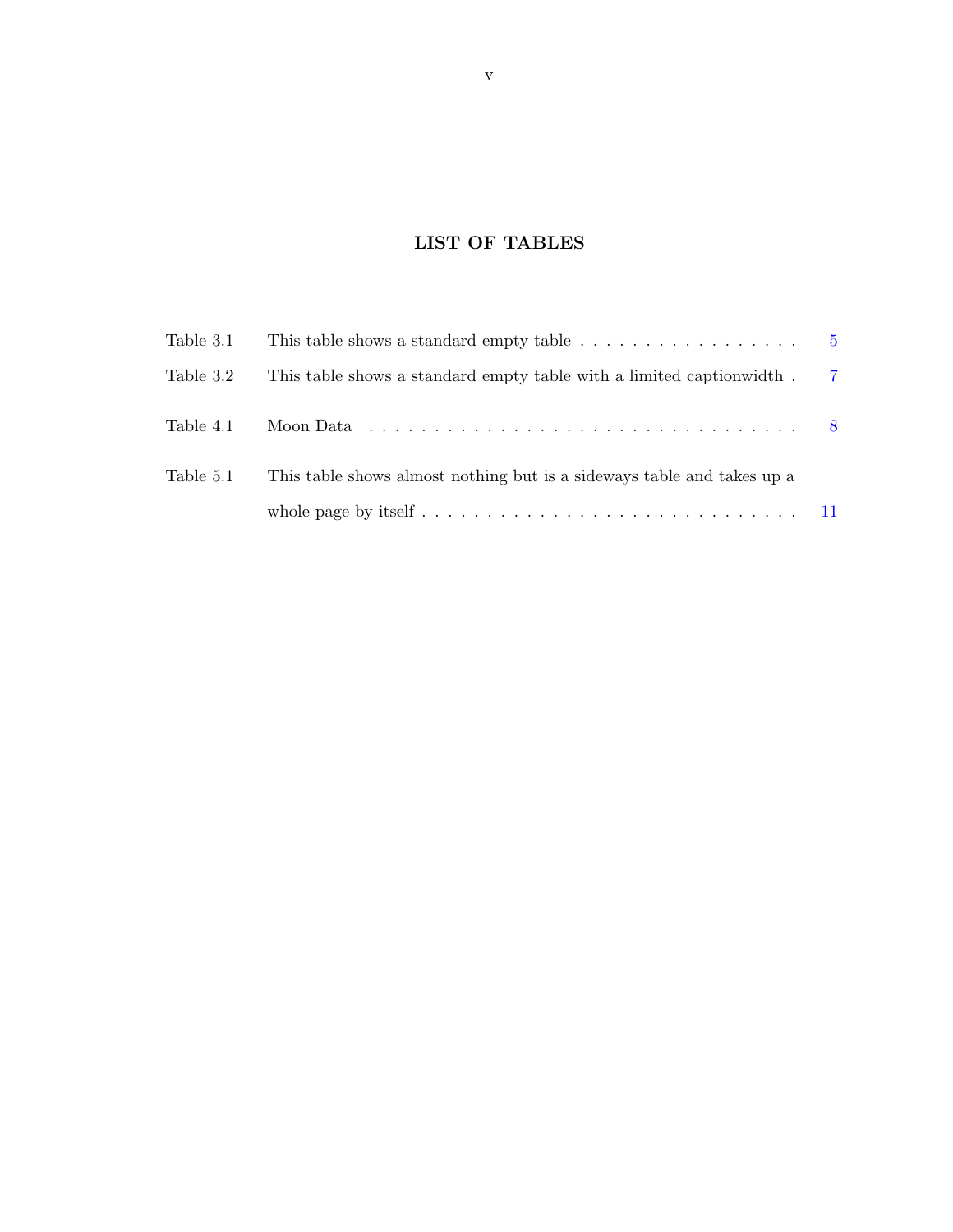# LIST OF FIGURES

<span id="page-5-0"></span>

| Figure 3.1 This table shows a standard empty figure $\dots \dots \dots \dots \dots$                |  |
|----------------------------------------------------------------------------------------------------|--|
| Figure 4.1 Durham Centre $\dots \dots \dots \dots \dots \dots \dots \dots \dots \dots \dots \dots$ |  |
|                                                                                                    |  |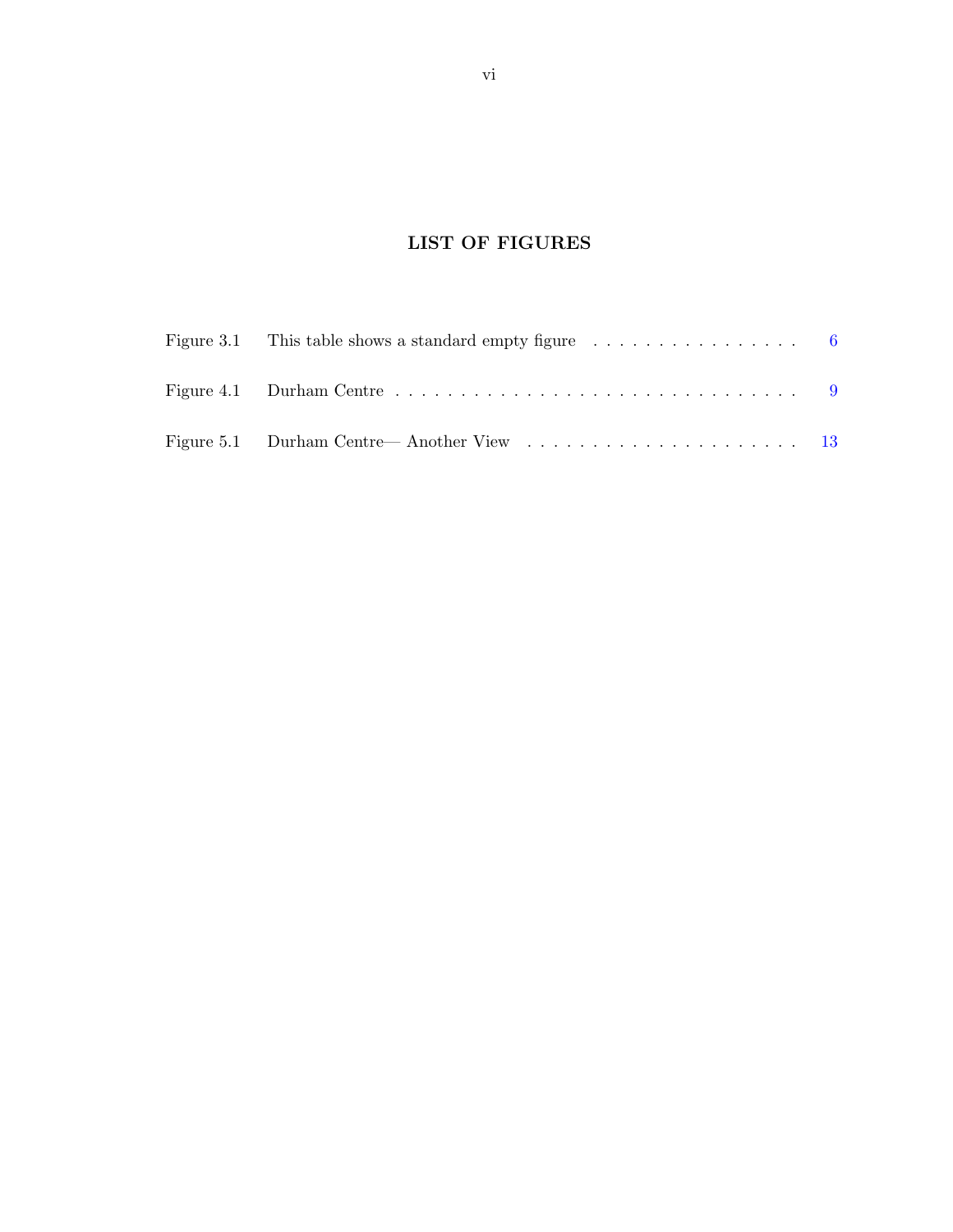### ACKNOWLEDGEMENTS

<span id="page-6-0"></span>I would like to take this opportunity to express my thanks to those who helped me with various aspects of conducting research and the writing of this thesis. First and foremost, Dr. Susan D. Ross for her guidance, patience and support throughout this research and the writing of this thesis. Her insights and words of encouragement have often inspired me and renewed my hopes for completing my graduate education. I would also like to thank my committee members for their efforts and contributions to this work: Dr. August Tanner and Dr. Lewis Hargrave. I would additionally like to thank Dr. Tanner for his guidance throughout the initial stages of my graduate career and Dr. Hargrave for his inspirational teaching style.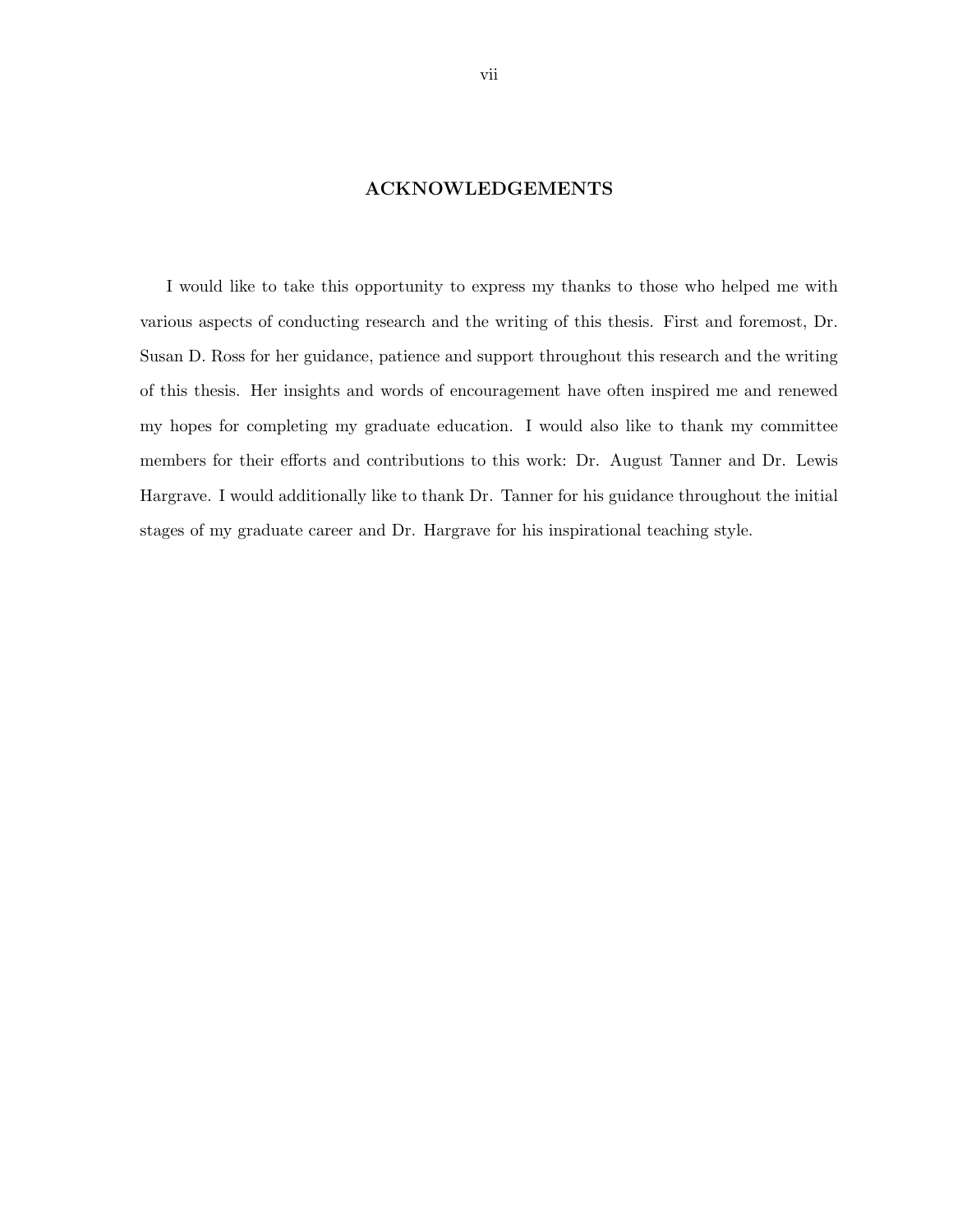# ABSTRACT

<span id="page-7-0"></span>This is the text of my abstract that is part of the thesis itself. The abstract describes the work in general and the heading and style match the rest of the document.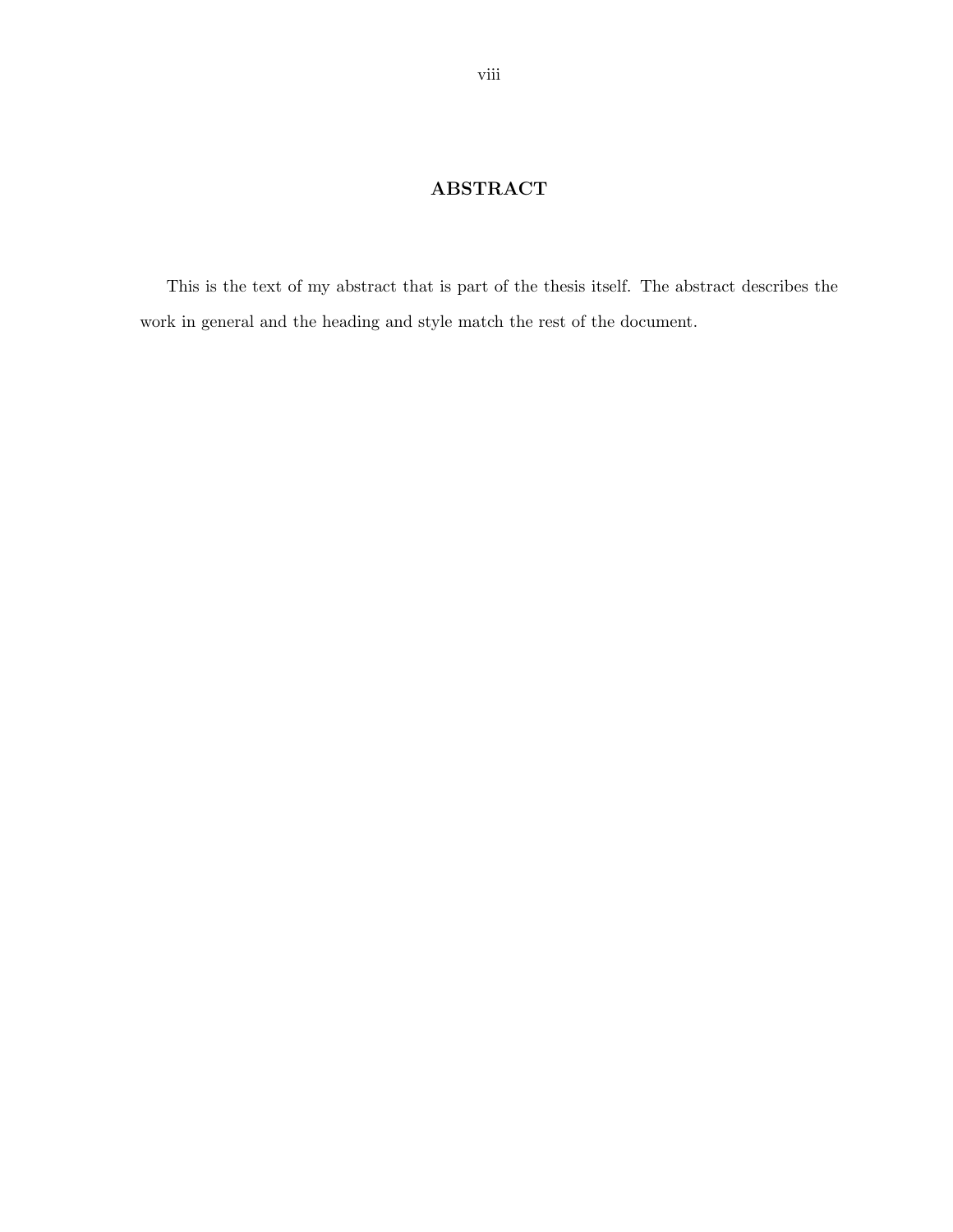#### CHAPTER 1. OVERVIEW

<span id="page-8-0"></span>This is the opening paragraph to my thesis which explains in general terms the concepts and hypothesis which will be used in my thesis.

With more general information given here than really necessary.

## 1.1 Introduction

Here initial concepts and conditions are explained and several hypothesis are mentioned in brief.

#### 1.1.1 Hypothesis

Here one particular hypothesis is explained in depth and is examined in the light of current literature.

#### 1.1.1.1 Parts of the hypothesis

Here one particular part of the hypothesis that is currently being explained is examined and particular elements of that part are given careful scrutiny.

#### 1.1.2 Second Hypothesis

Here one particular hypothesis is explained in depth and is examined in the light of current literature.

#### 1.1.2.1 Parts of the second hypothesis

Here one particular part of the hypothesis that is currently being explained is examined and particular elements of that part are given careful scrutiny.

1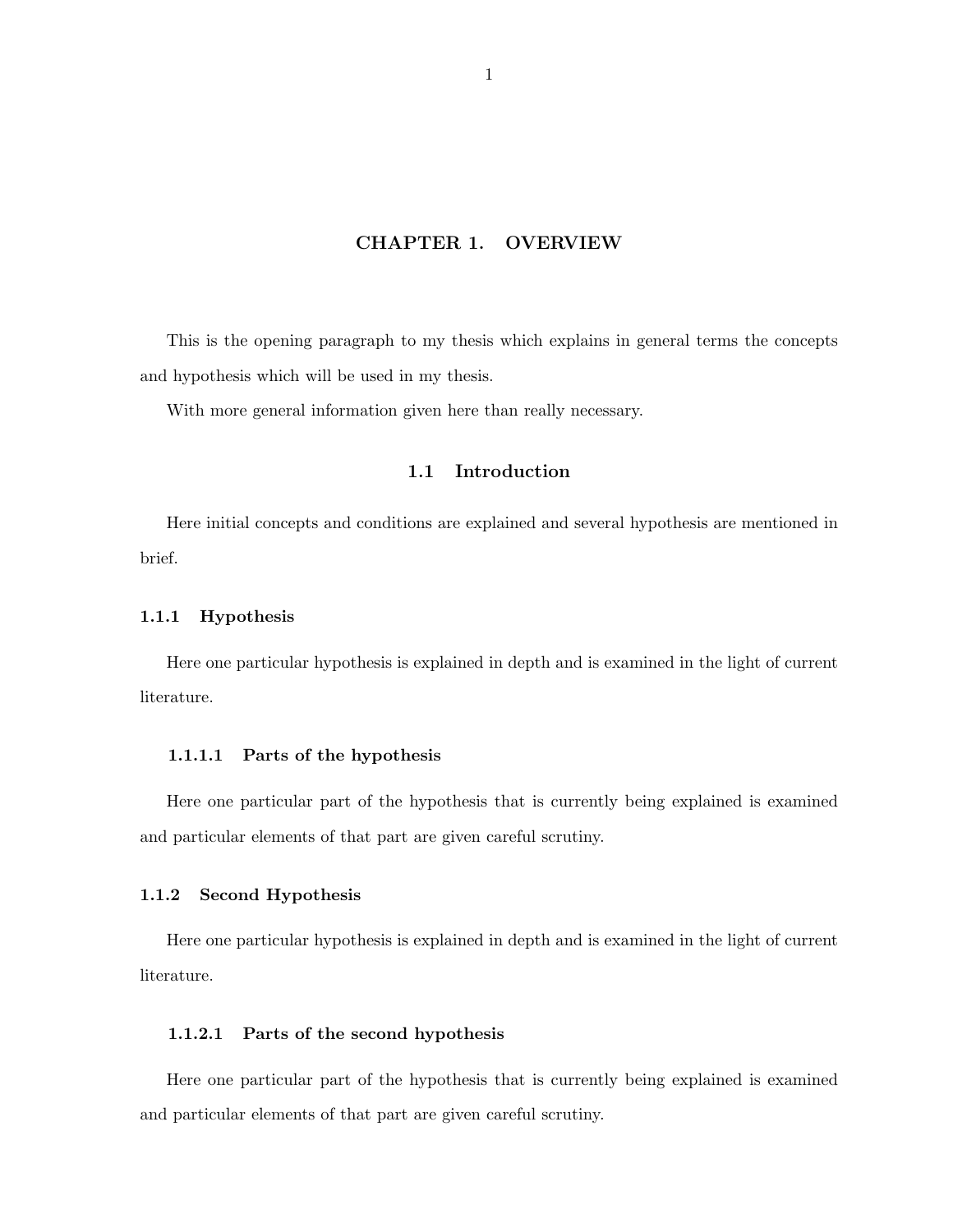# <span id="page-9-0"></span>1.2 Criteria Review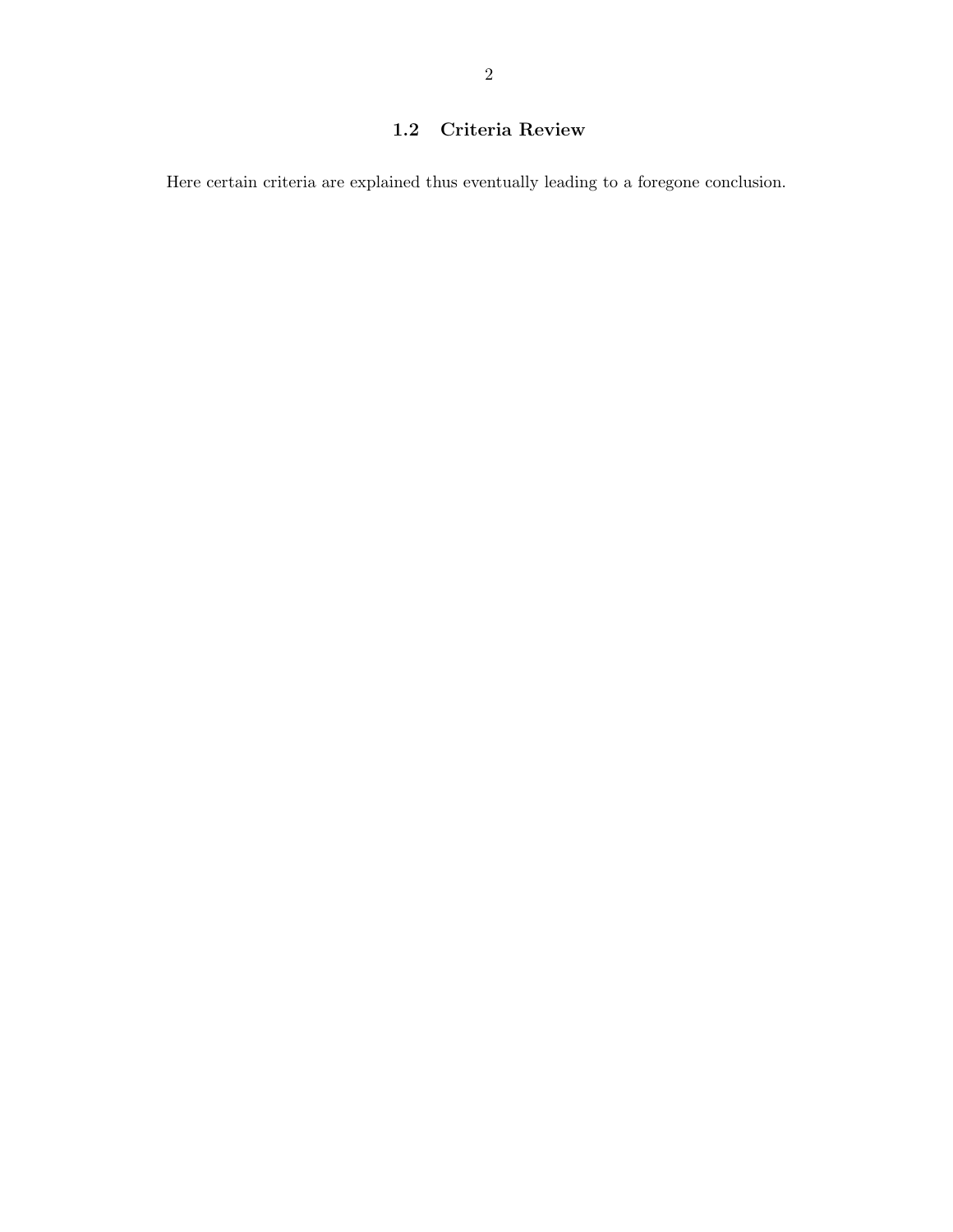#### CHAPTER 2. REVIEW OF LITERATURE

<span id="page-10-0"></span>This is the opening paragraph to my thesis which explains in general terms the concepts and hypothesis which will be used in my thesis.

With more general information given here than really necessary.

## 2.1 Introduction

Here initial concepts and conditions are explained and several hypothesis are mentioned in brief.

Allen (1984), Bruner (1960) and Cox (1974) did the initial work in this area. But in Struss' work [Struss (1996)] the definitive model is seen.

#### 2.1.1 Hypothesis

Here one particular hypothesis is explained in depth and is examined in the light of current literature.

#### 2.1.1.1 Parts of the hypothesis

Here one particular part of the hypothesis that is currently being explained is examined and particular elements of that part are given careful scrutiny.

#### 2.1.2 Second Hypothesis

Here one particular hypothesis is explained in depth and is examined in the light of current literature.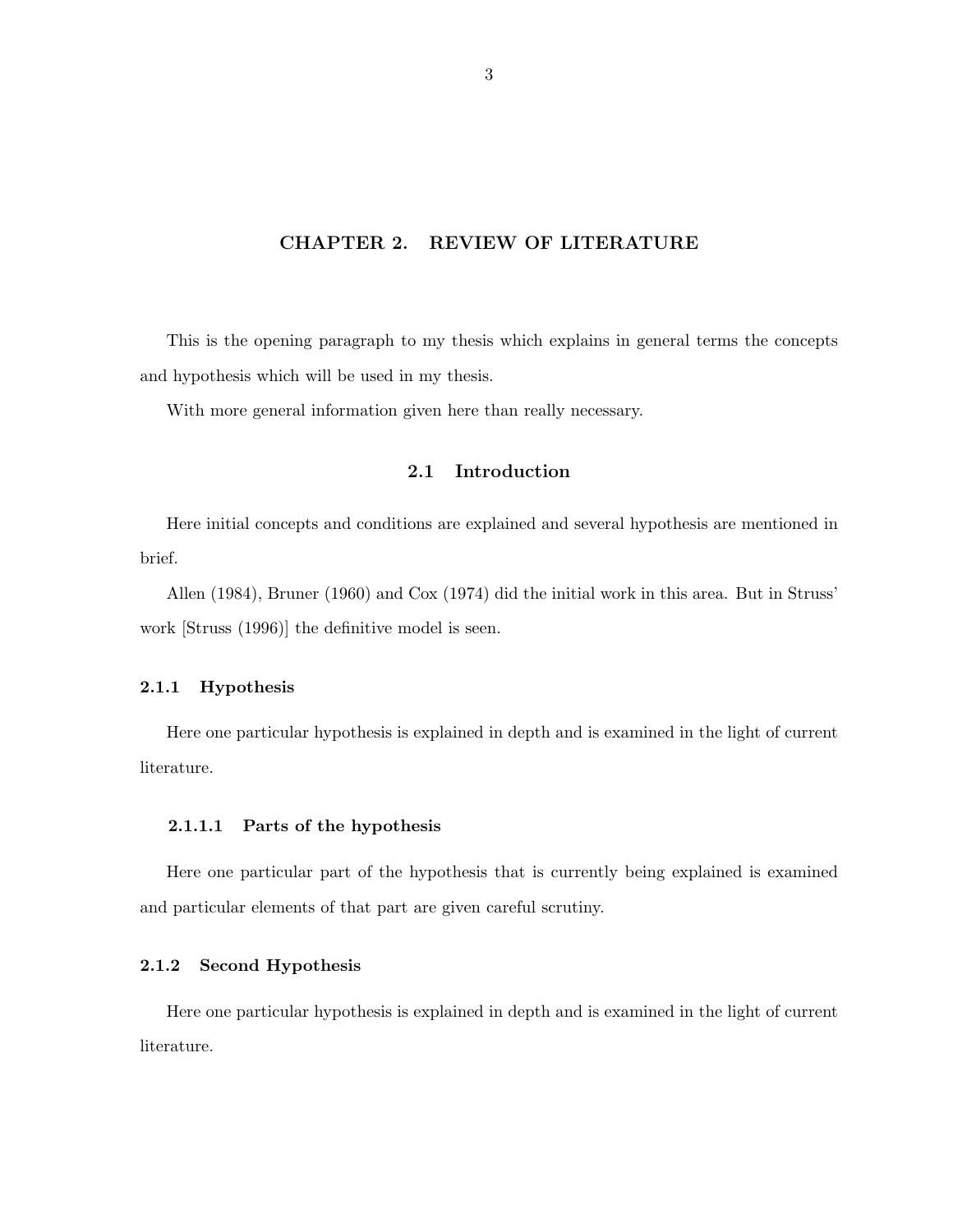#### <span id="page-11-0"></span>2.1.2.1 Parts of the second hypothesis

Here one particular part of the hypothesis that is currently being explained is examined and particular elements of that part are given careful scrutiny.

## 2.2 Criteria Review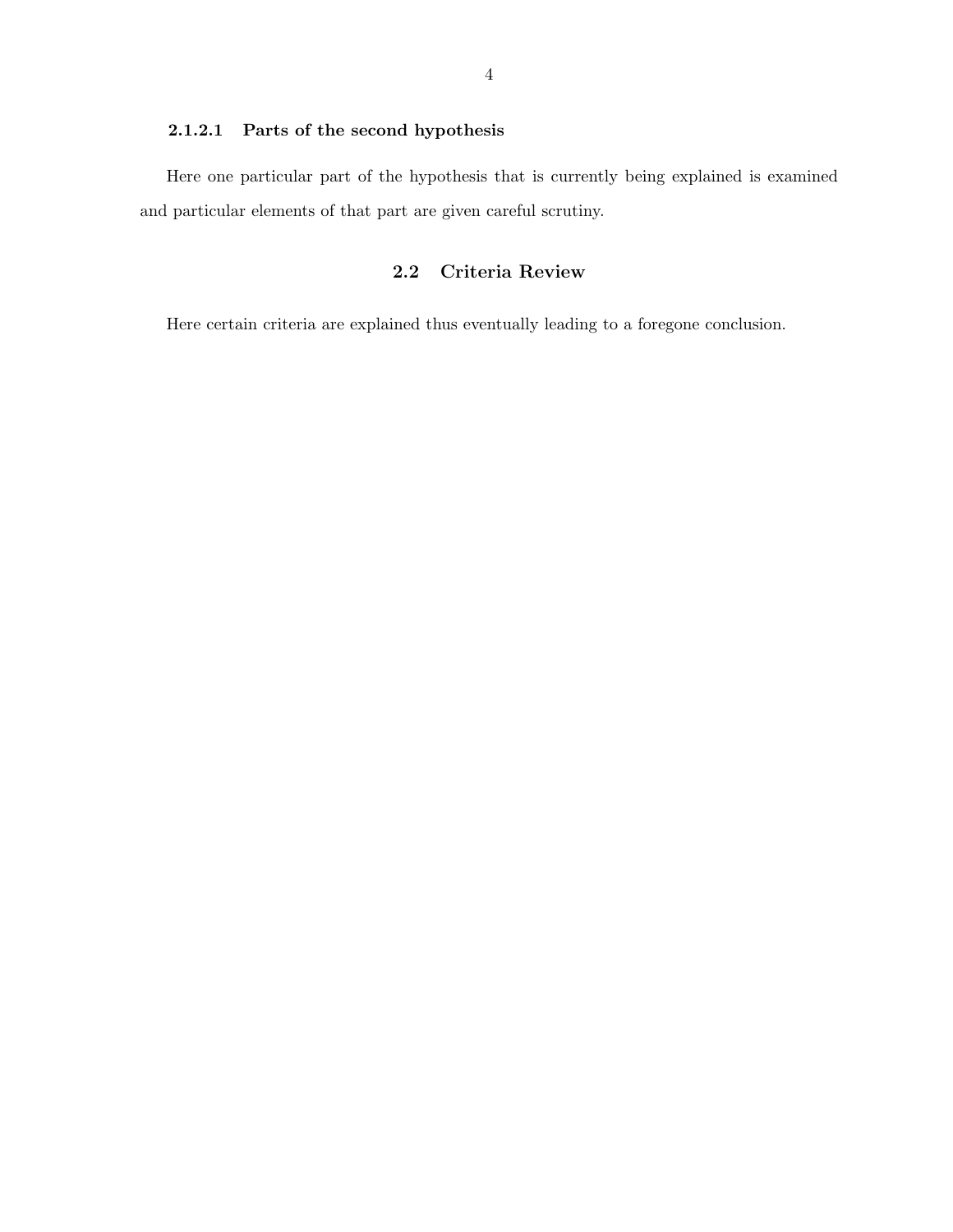## <span id="page-12-0"></span>CHAPTER 3. METHODS AND PROCEDURES

This is the opening paragraph to my thesis which explains in general terms the concepts and hypothesis which will be used in my thesis.

With more general information given here than really necessary.

## 3.1 Introduction

Here initial concepts and conditions are explained and several hypothesis are mentioned in brief.

As can be seen in Table 3.1 it is truly obvious what I am saying is true.

Table 3.1 This table shows a standard empty table

#### 3.1.1 Hypothesis

Here one particular hypothesis is explained in depth and is examined in the light of current literature.

This can also be seen in Figure [3.1](#page-13-0) that the rest is obvious.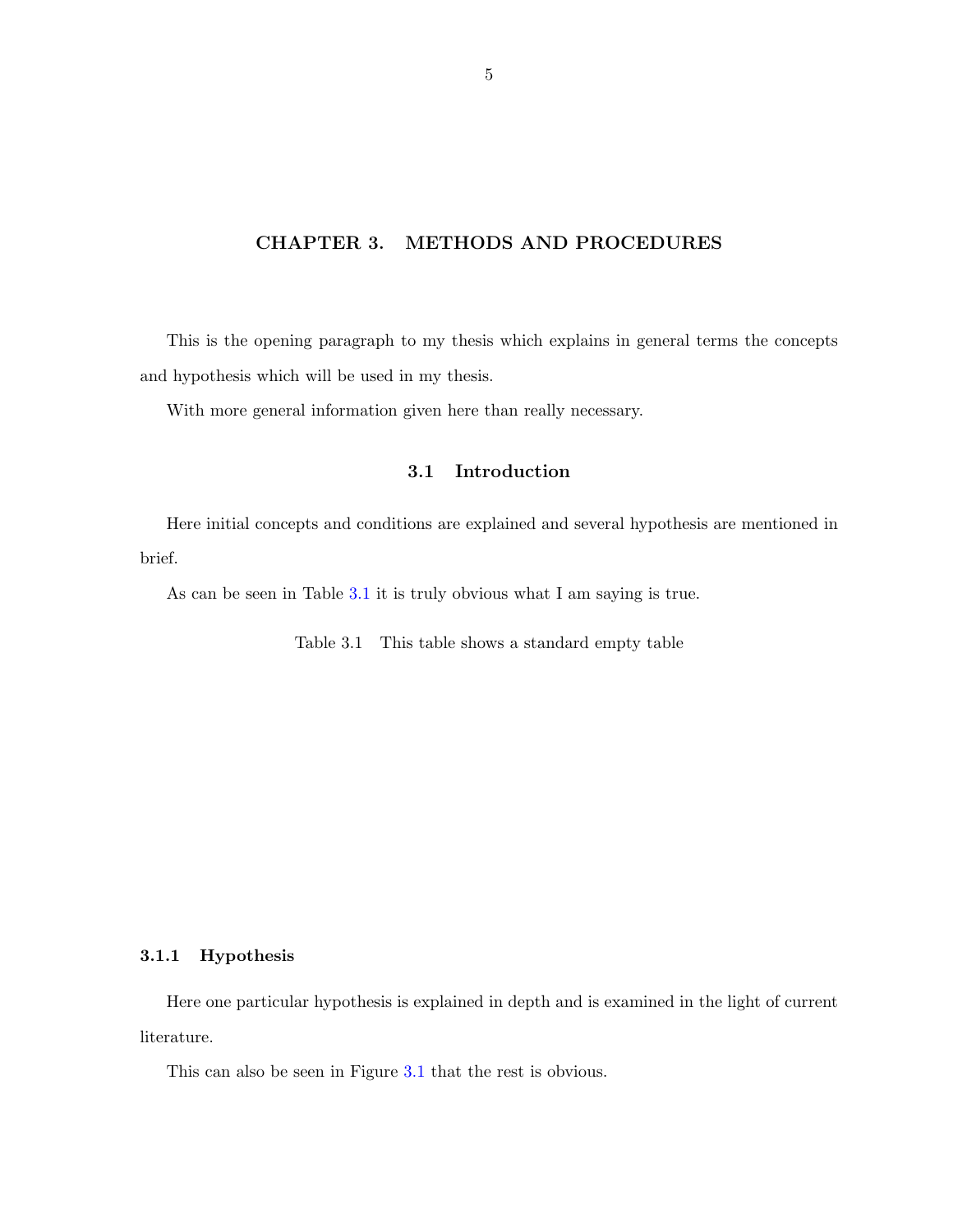Figure 3.1 This table shows a standard empty figure

### <span id="page-13-0"></span>3.1.1.1 Parts of the hypothesis

Here one particular part of the hypothesis that is currently being explained is examined and particular elements of that part are given careful scrutiny.

#### 3.1.2 Second Hypothesis

Here one particular hypothesis is explained in depth and is examined in the light of current literature.

#### 3.1.2.1 Parts of the second hypothesis

Here one particular part of the hypothesis that is currently being explained is examined and particular elements of that part are given careful scrutiny.

### 3.2 Criteria Review

Here certain criteria are explained thus eventually leading to a foregone conclusion as can be seen in Table [3.2.](#page-14-0)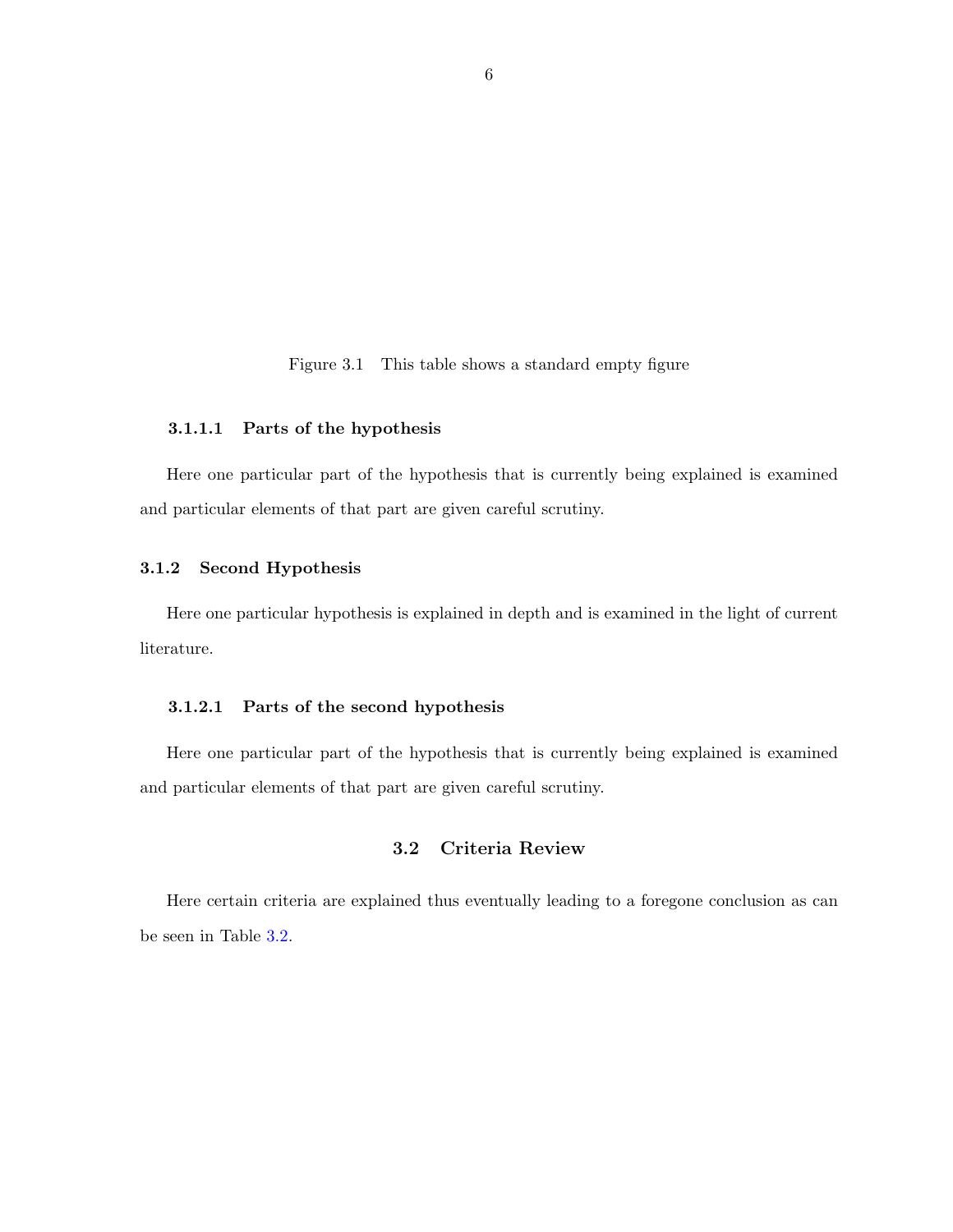<span id="page-14-0"></span>Table 3.2 This table shows a standard empty table with a limited captionwidth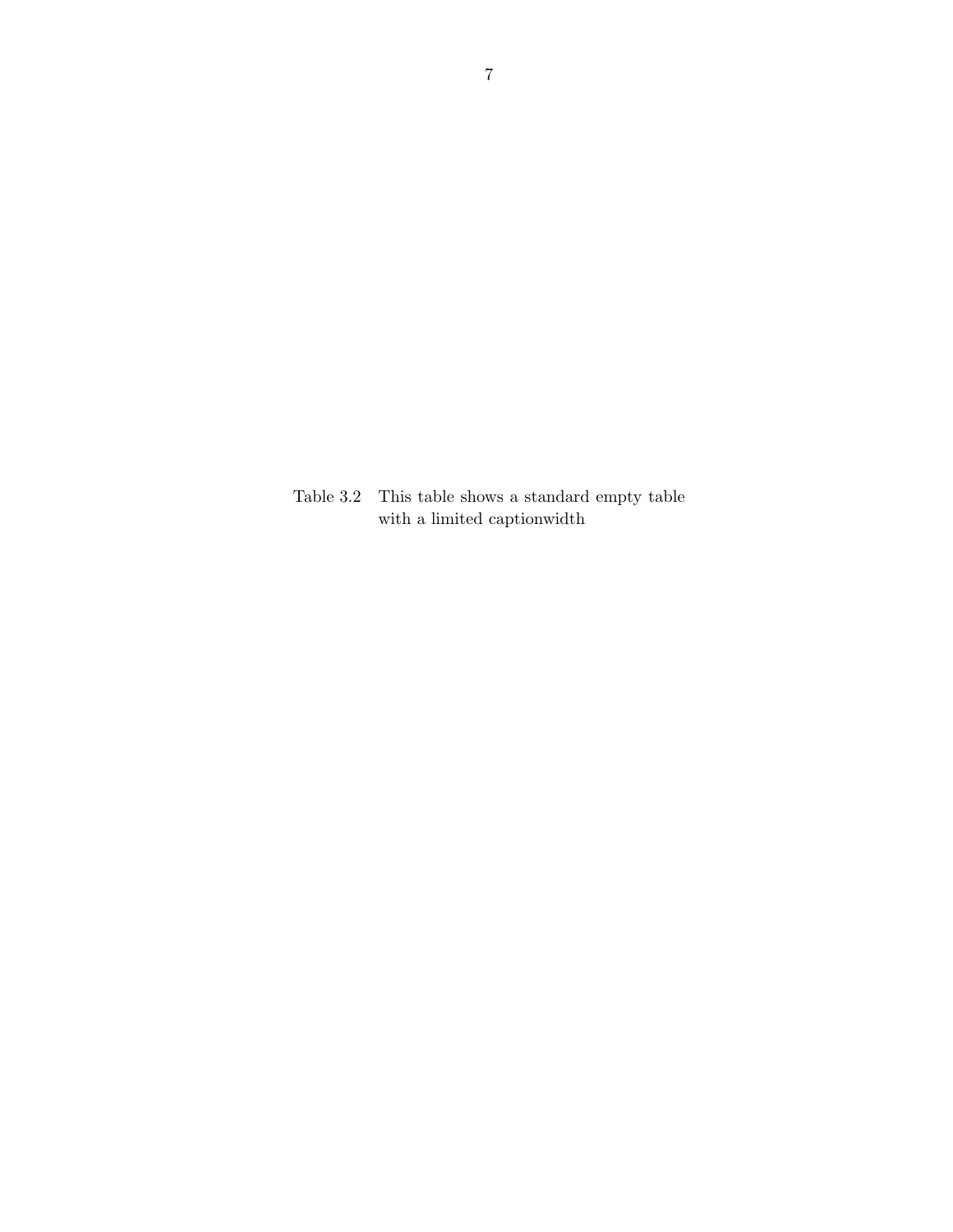#### CHAPTER 4. RESULTS

<span id="page-15-0"></span>This is the opening paragraph to my thesis which explains in general terms the concepts and hypothesis which will be used in my thesis.

With more general information given here than really necessary.

## 4.1 Introduction

Here initial concepts and conditions are explained and several hypothesis are mentioned in brief.

Of course, data on this as seen in Table 4.1 is few and far between.

| Element    |      | Control Experimental |
|------------|------|----------------------|
| Moon Rings | 1.23 | 3.38                 |
| Moon Tides | 2.26 | 3.12                 |
| Moon Walk  | 3.33 | 9.29                 |

Table 4.1 Moon Data

### 4.1.1 Hypothesis

Here one particular hypothesis is explained in depth and is examined in the light of current literature.

Or graphically as seen in Figure [4.1](#page-16-0) it is certain that my hypothesis is true.

#### 4.1.1.1 Parts of the hypothesis

Here one particular part of the hypothesis that is currently being explained is examined and particular elements of that part are given careful scrutiny.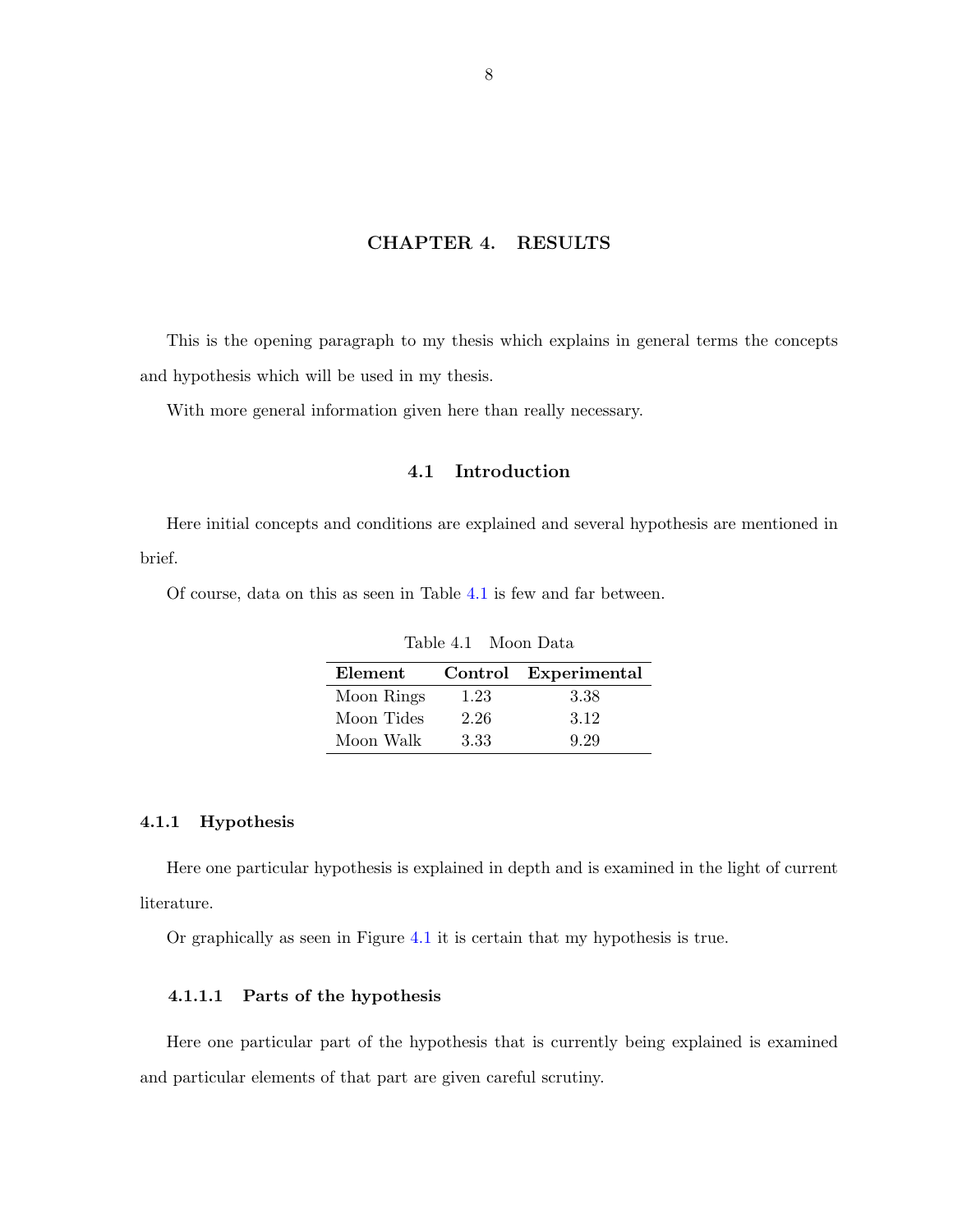<span id="page-16-0"></span>

Figure 4.1 Durham Centre

#### 4.1.2 Second Hypothesis

Here one particular hypothesis is explained in depth and is examined in the light of current literature.

#### 4.1.2.1 Parts of the second hypothesis

Here one particular part of the hypothesis that is currently being explained is examined and particular elements of that part are given careful scrutiny.

## 4.2 Criteria Review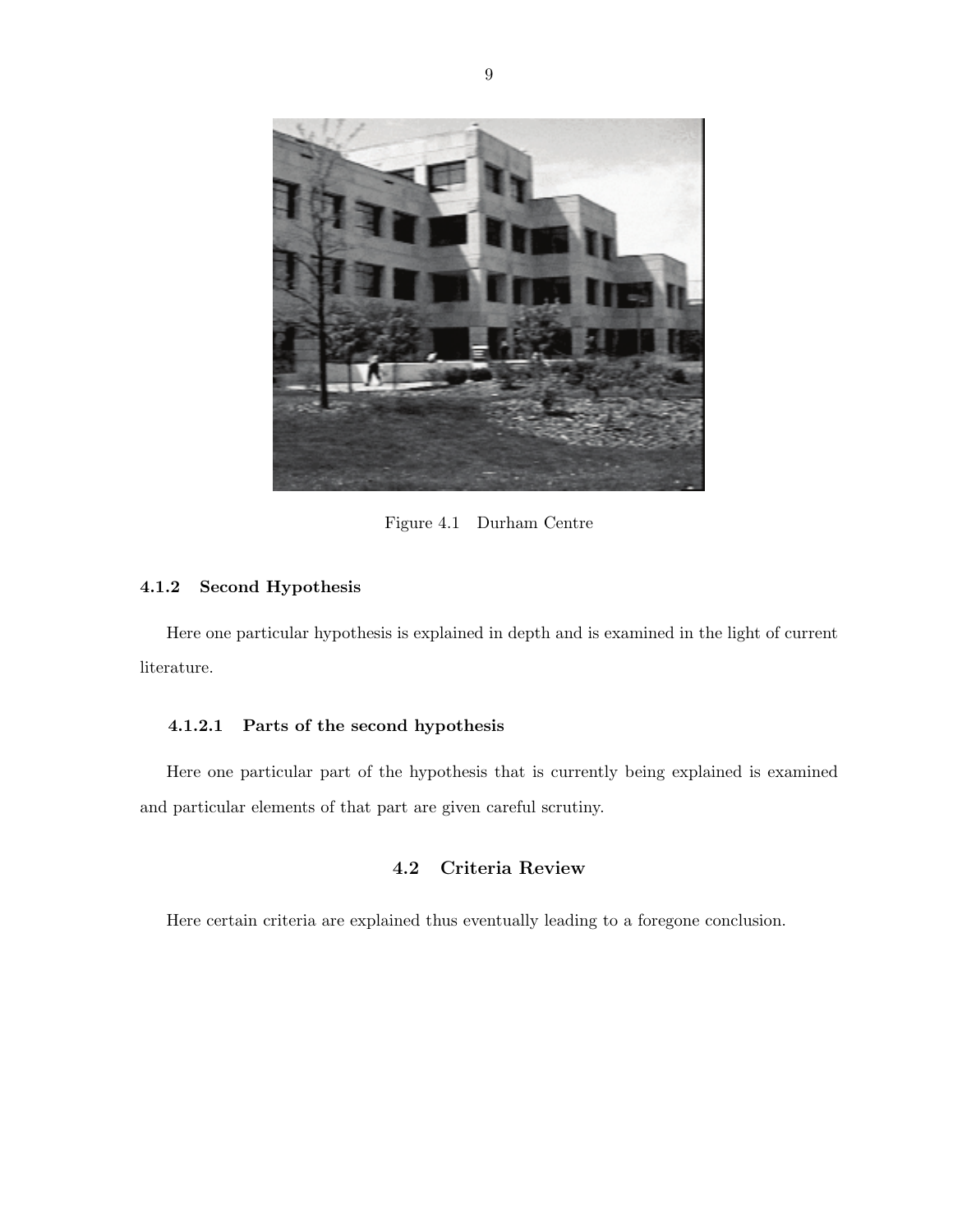#### <span id="page-17-0"></span>CHAPTER 5. SUMMARY AND DISCUSSION

This is the opening paragraph to my thesis which explains in general terms the concepts and hypothesis which will be used in my thesis.

With more general information given here than really necessary.

## 5.1 Introduction

Here initial concepts and conditions are explained and several hypothesis are mentioned in brief.

Or graphically as seen in Figure [5.1](#page-20-0) it is certain that my hypothesis is true.

#### 5.1.1 Hypothesis

Here one particular hypothesis is explained in depth and is examined in the light of current literature.

As can be seen in Table [5.1](#page-18-0) it is truly obvious what I am saying is true.

#### 5.1.1.1 Parts of the hypothesis

Here one particular part of the hypothesis that is currently being explained is examined and particular elements of that part are given careful scrutiny.

#### 5.1.2 Second Hypothesis

Here one particular hypothesis is explained in depth and is examined in the light of current literature.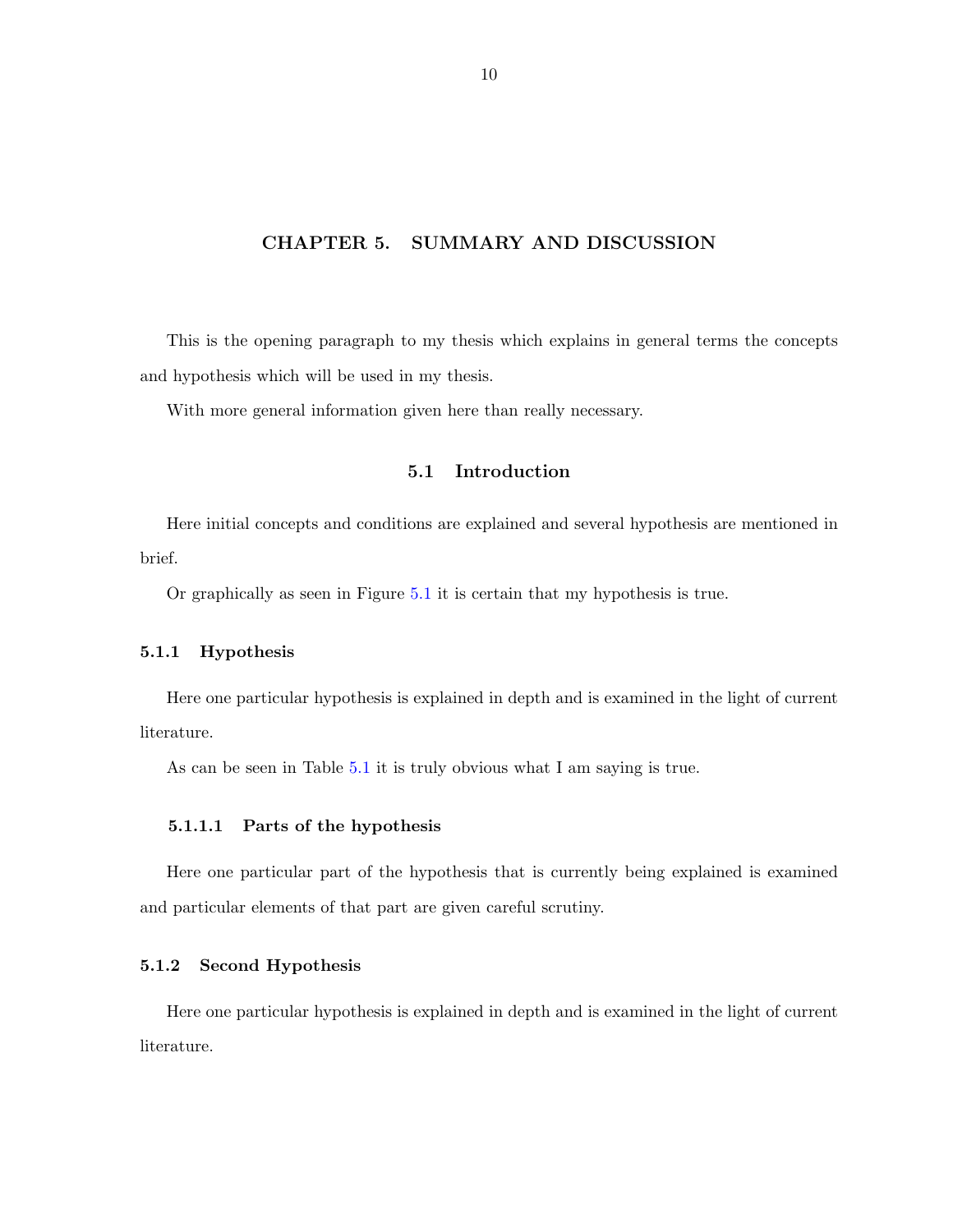<span id="page-18-0"></span>Table 5.1 This table shows almost nothing but is a sideways table and takes up a whole page Table 5.1  $\,$  This table shows almost nothing but is a sideways table and takes up a whole page by itself

| Element          | Control | Experimental |
|------------------|---------|--------------|
| Moon Rings       | 1.23    | 3.38         |
| Moon Tides       | 2.26    | 3.12         |
| <b>Moon Walk</b> | 3.33    | 9.29         |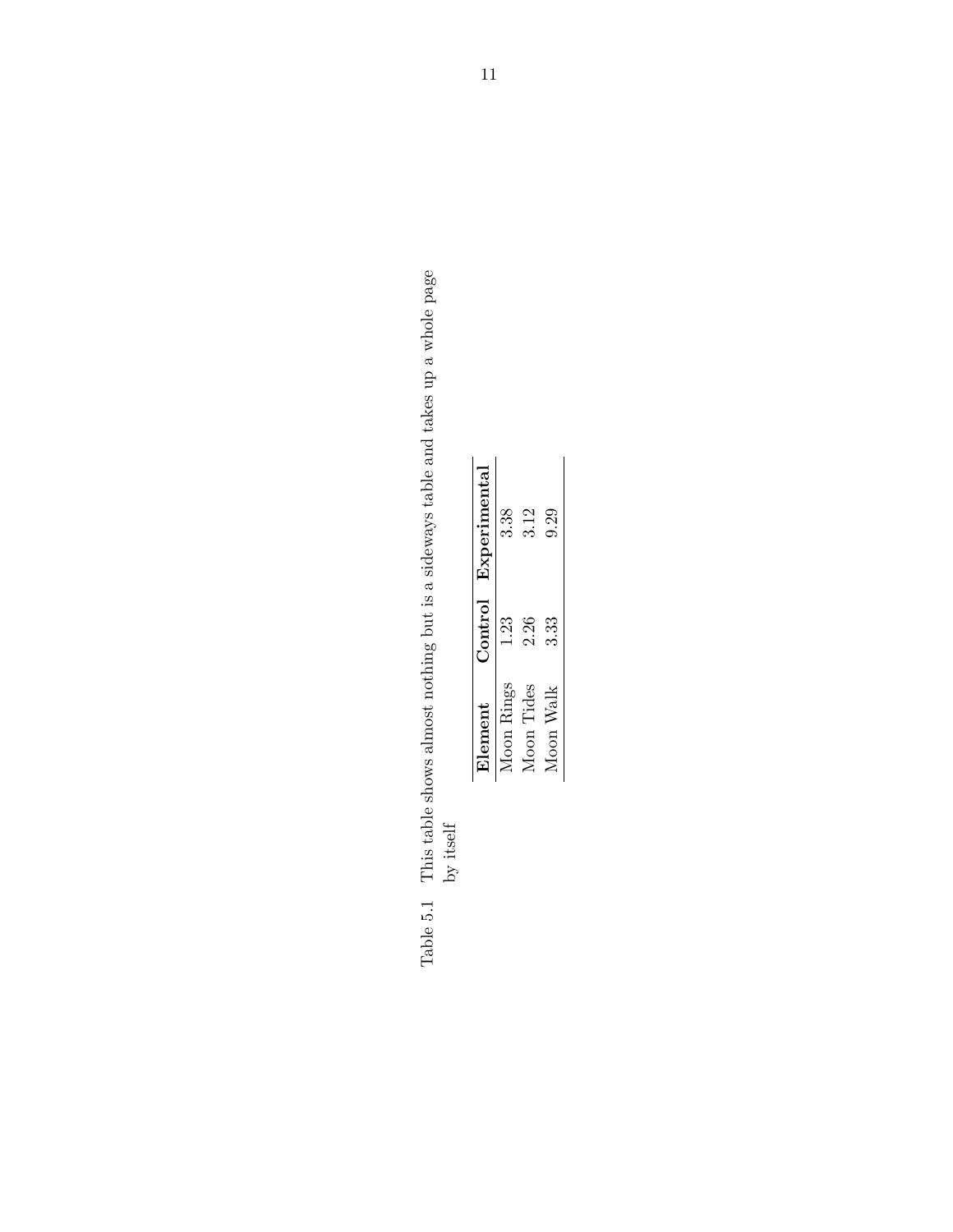#### <span id="page-19-0"></span>5.1.2.1 Parts of the second hypothesis

Here one particular part of the hypothesis that is currently being explained is examined and particular elements of that part are given careful scrutiny.

## 5.2 Criteria Review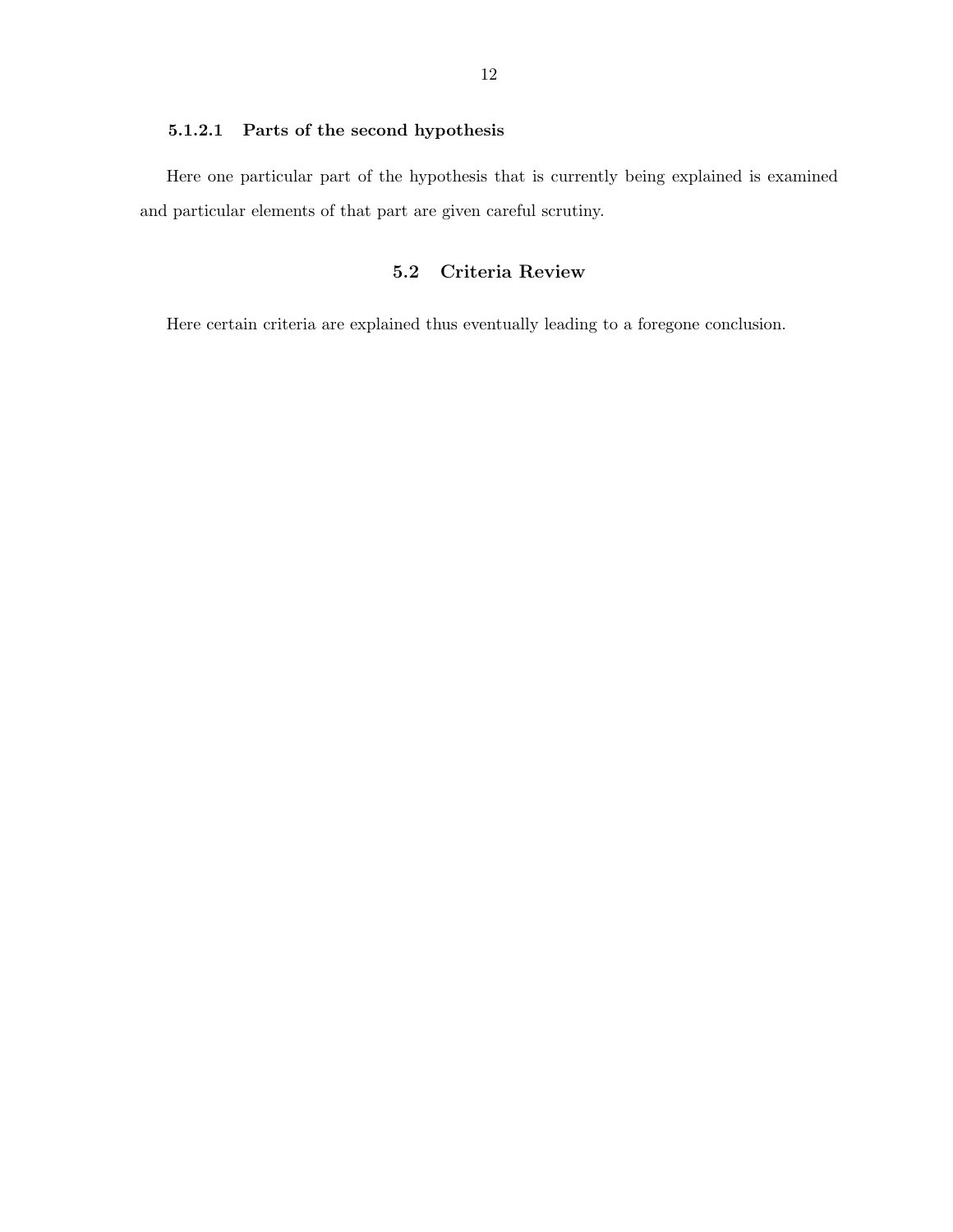<span id="page-20-0"></span>

Figure 5.1 Durham Centre— Another View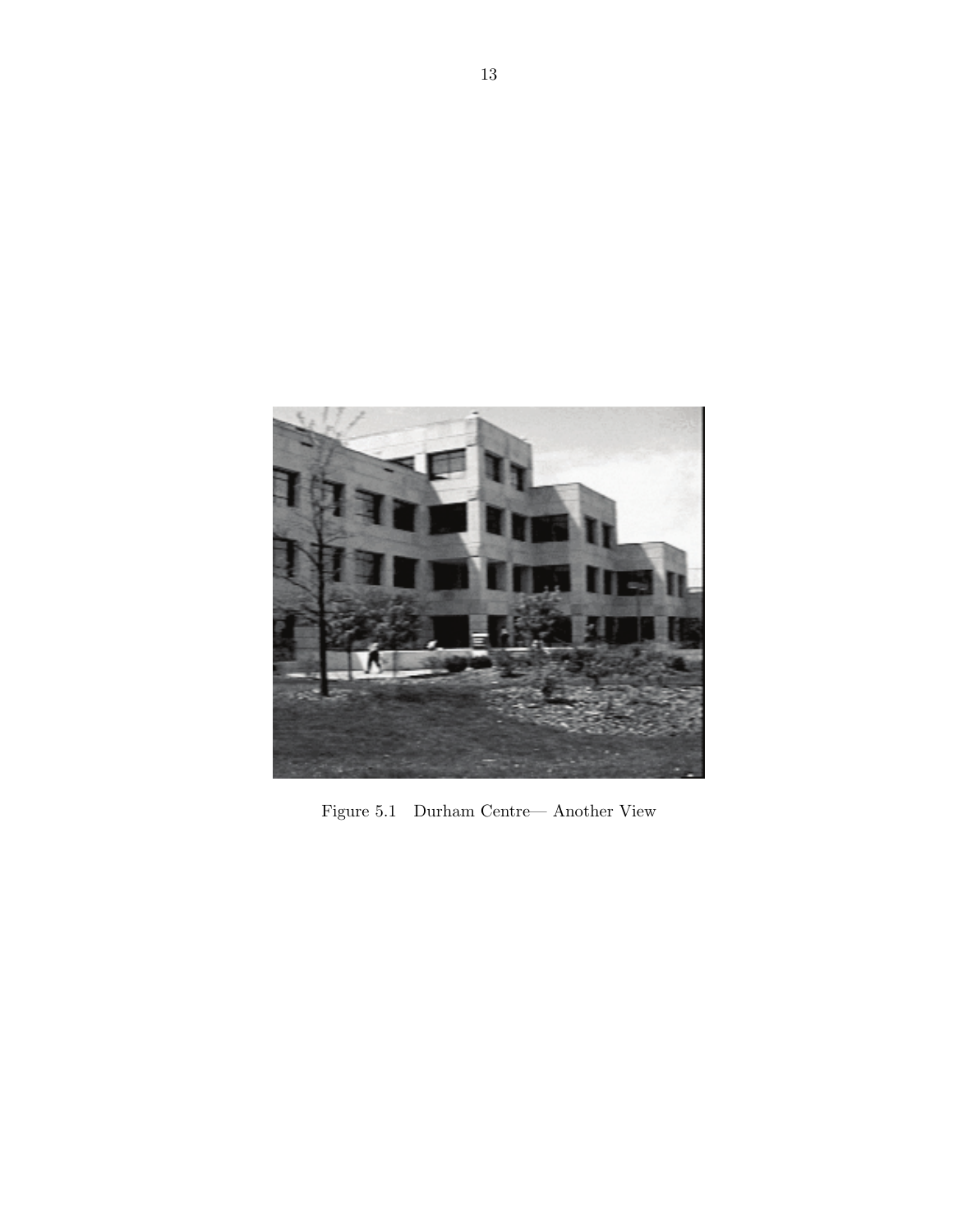# APPENDIX A. ADDITIONAL MATERIAL

<span id="page-21-0"></span>This is now the same as any other chapter except that all sectioning levels below the chapter level must begin with the \*-form of a sectioning command.

## More stuff

Supplemental material.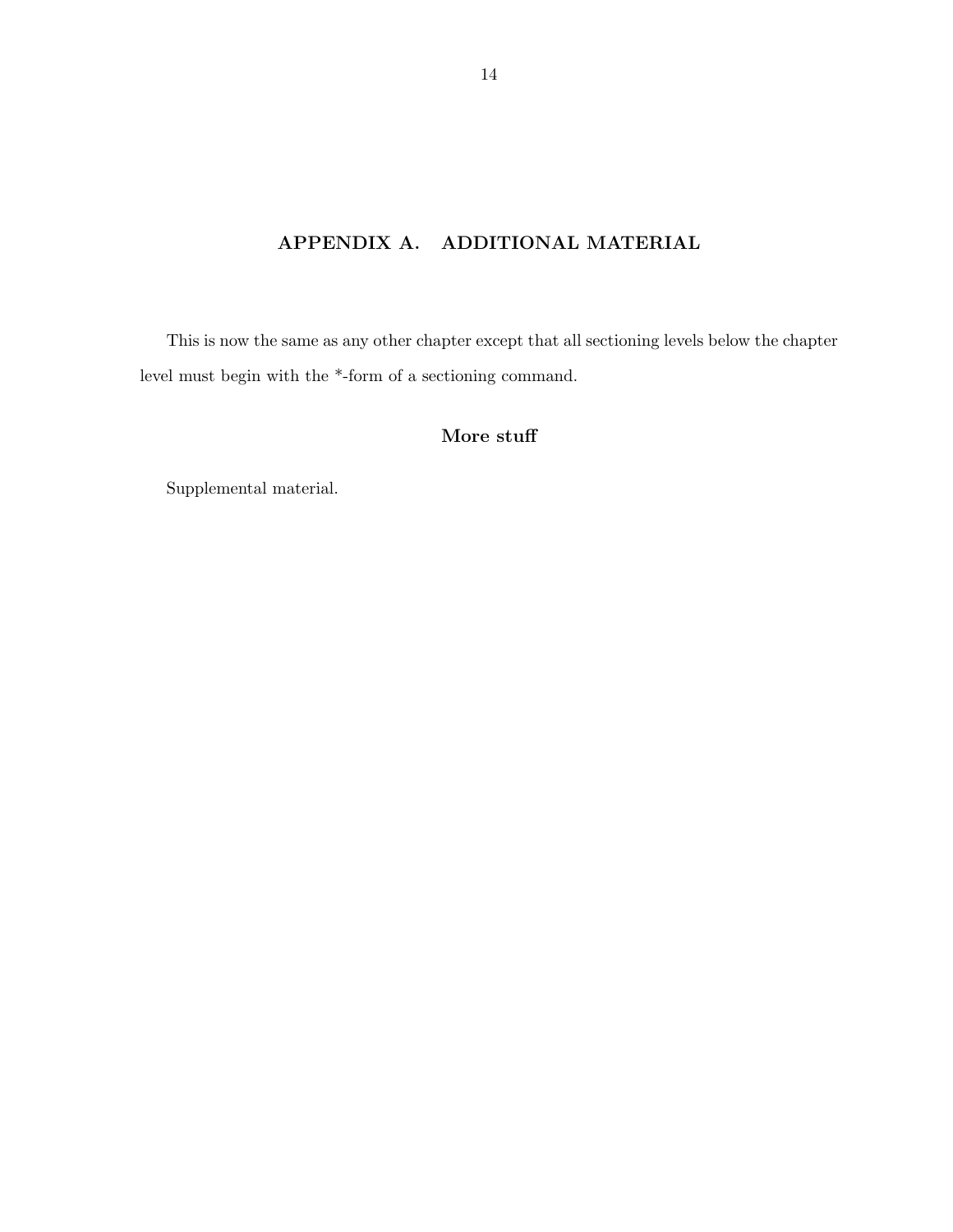# APPENDIX B. STATISTICAL RESULTS

<span id="page-22-0"></span>This is now the same as any other chapter except that all sectioning levels below the chapter level must begin with the \*-form of a sectioning command.

## Supplemental Statistics

More stuff.